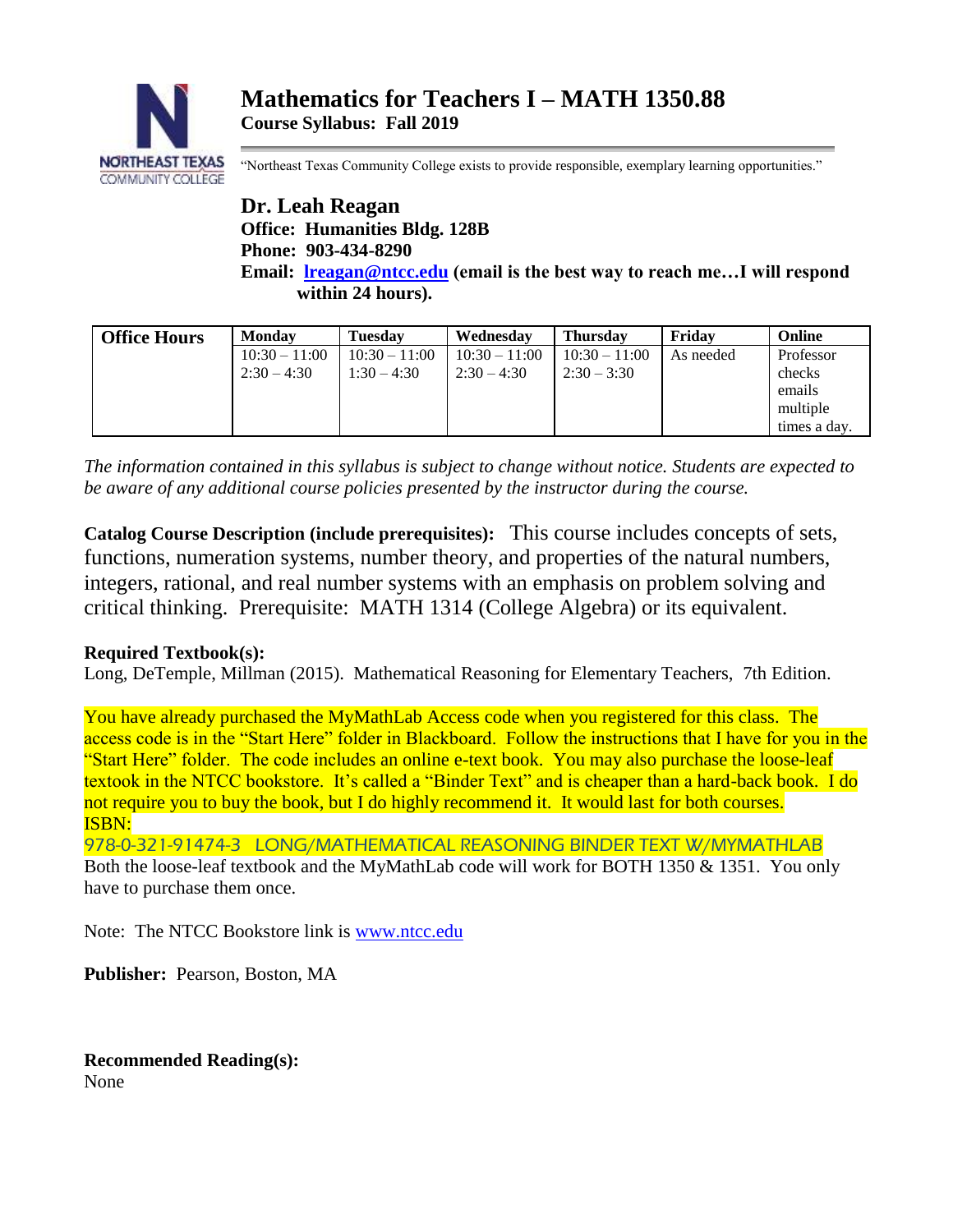### **Student Learning Outcomes:**

Upon successful completion of this course, students will

The student will be able to:

**1350.1** Systematically solve problems using various strategies.

- **1350.2** Perform and model addition, subtraction, multiplication, and division on sets, subsets, and various number sets.
- **1350.3** Explore patterns and sequences as inductive and intuitive methods for problem solving.

**1350.4** Apply and use properties of the real number system.

**1350.5** Solve applications using fractions, decimals, percents, ratios, and proportions.

### **SCANS Skills:**

N/A

### **Lectures and Discussions:**

Since this is an online class, students must be self-motivated to keep up with the due dates, turn in assignments ON TIME, and take Exams as scheduled. Students need to check their email accounts daily AND log in to MyMathLab to make sure they receive all communications from the professor.

### **Evaluation/Grading Policy:**

Three major 100 point examinations will be given, which will count for 45% of your total grade (worth 15% each). If an exam is missed or failed, the highest possible make-up grade is a 70 (with instructor notification prior to the exam missed). The  $2<sup>nd</sup>$  exam and the Final Exam MUST BE TAKEN IN PERSON IN THE NTCC TESTING CENTER. If you do not live near NTCC, you may take your exam from any testing facility that is near you (student is responsible for getting testing site information to me and also for paying any fees the alternate testing facility may charge).

The average of a series of homework assignments will be worth 20% of the total grade (all homework is on MyMathLab. All homework due dates are posted on MyMathLab. Homework is due on the due date…no exceptions.

Quizzes (over each chapter) will count for 5% of your overall average.

Two online Projects will count for 10% of your grade (see below for explanation of both).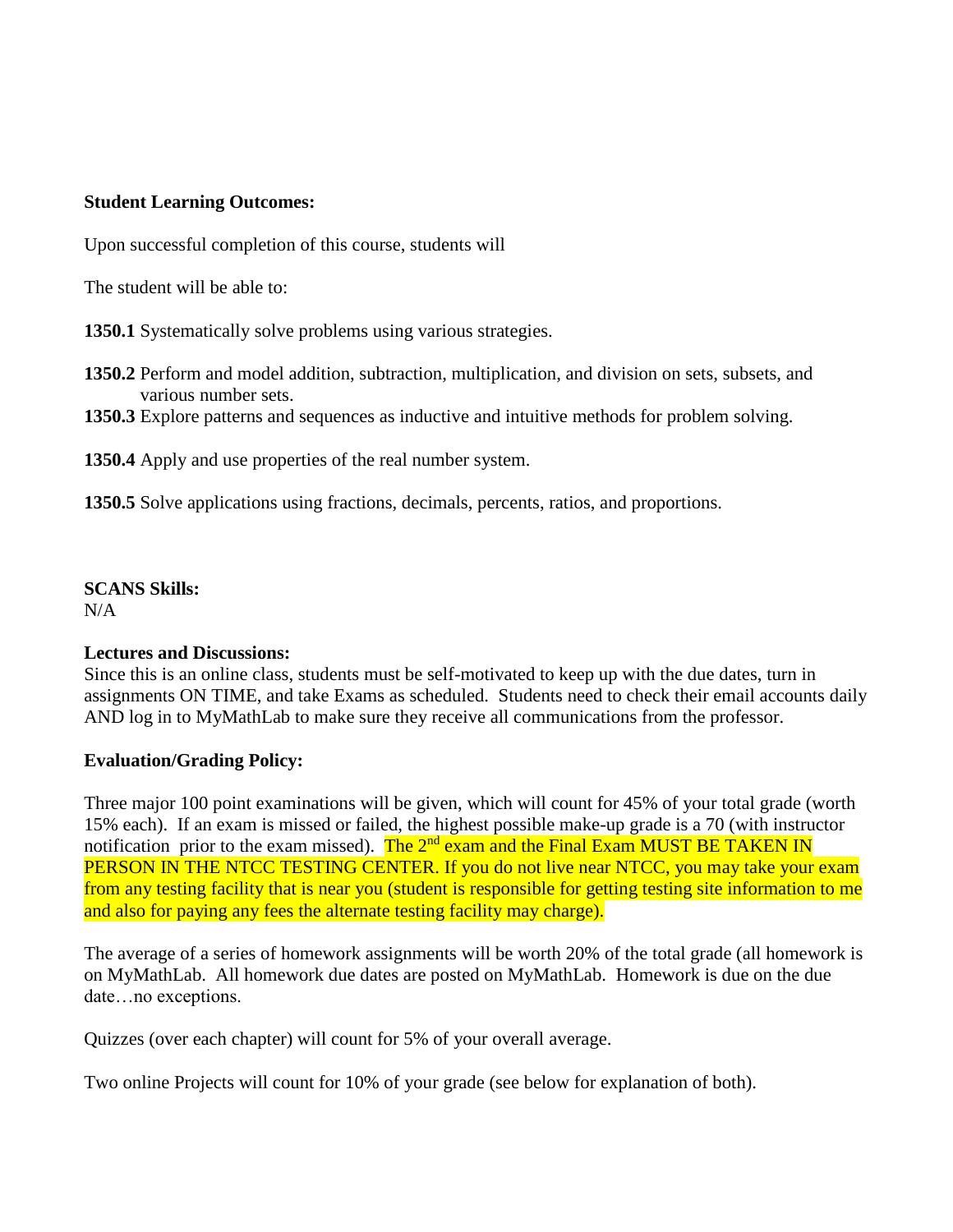A comprehensive final examination will contribute 20% to the final grade, and the final must be taken in the testing center of the NTCC campus. If you do not live near NTCC, you may take your exam from a nearby testing facility (student responsible for getting testing site information to me and also for paying any fees the facility may charge).

### **Tests/Exams:**

|                     | 3 Exams ( $2nd$ exam must be taken on campus) $45%$ (15% each) |      |  |
|---------------------|----------------------------------------------------------------|------|--|
|                     | Final Exam (must be taken on campus)                           | 20%  |  |
|                     | Online Assignments (MyMathLab)                                 | 20%  |  |
| Quizzes (MyMathLab) |                                                                | 5%   |  |
|                     | 2 Projects (explained below)                                   | 10%  |  |
|                     |                                                                |      |  |
|                     | <b>TOTAL</b>                                                   | 100% |  |
| "A"                 | 90%                                                            |      |  |
| "B"                 | 80%                                                            |      |  |
| "C"                 | 70%                                                            |      |  |
| "D"                 | 60%                                                            |      |  |

"F" Below 60%

**Project #1 Description (due date will be mid-semester – I will send exact date out soon.)**:

Find a children's book that teaches a math lesson. For instance, "The Greedy Triangle" by Marilyn Burns is a cute story about shapes and angles. I created an activity with play-doh to help students apply what the book teaches (they make different shapes out of the play-doh). You will need to do something similar: find a children's book that you like and create a "hands-on" activity to go along with it. You will then need to write this up (step-by-step instructions on your hands-on activity that goes along with your book) and post it in the Discussion Board on Blackboard in a few of weeks, so please start looking now.

NOTE: Your best bet is to find a teacher (can be any grade level) and ask her to recommend a book and activity...she probably has one you can borrow. You can also google this online...I have found many good activities there. Just be sure to give the author credit on the Discussion Board.

\*\*Be sure to look at the Children's BOOK LIST that I put on Blackboard (on the Homepage underneath my picture). There are some WONDERFUL books that teach a math lesson listed there. I have also put a couple of examples on there for you to look at to get some ideas.

### **Project #2 Description (due date will be near the end of the semester – I will send out exact date soon.)**:

For this project, you will be writing up a complete lesson plan (post on the Discussion Board), and then video yourself teaching that math lesson. You will be posting the video on Blackboard also. I will send more details out about that later, BUT for now you need to start looking for a complete lesson plan either online or from a school teacher (preferably). This lesson plan should be geared toward the age group you want to one day teach, and it should of course be a math lesson. Some examples could be a lesson on telling time, shapes, fractions, decimals, addition, subtraction, multiplication, division, etc. It can be any math topic...but you must have a complete lesson plan for it. This should be longer than the book project. It needs to actually "teach" a lesson to the students. And, you must have a hands-on activities to go along with your lesson. Kids need to use their tactile/kinesthetic senses when learning, so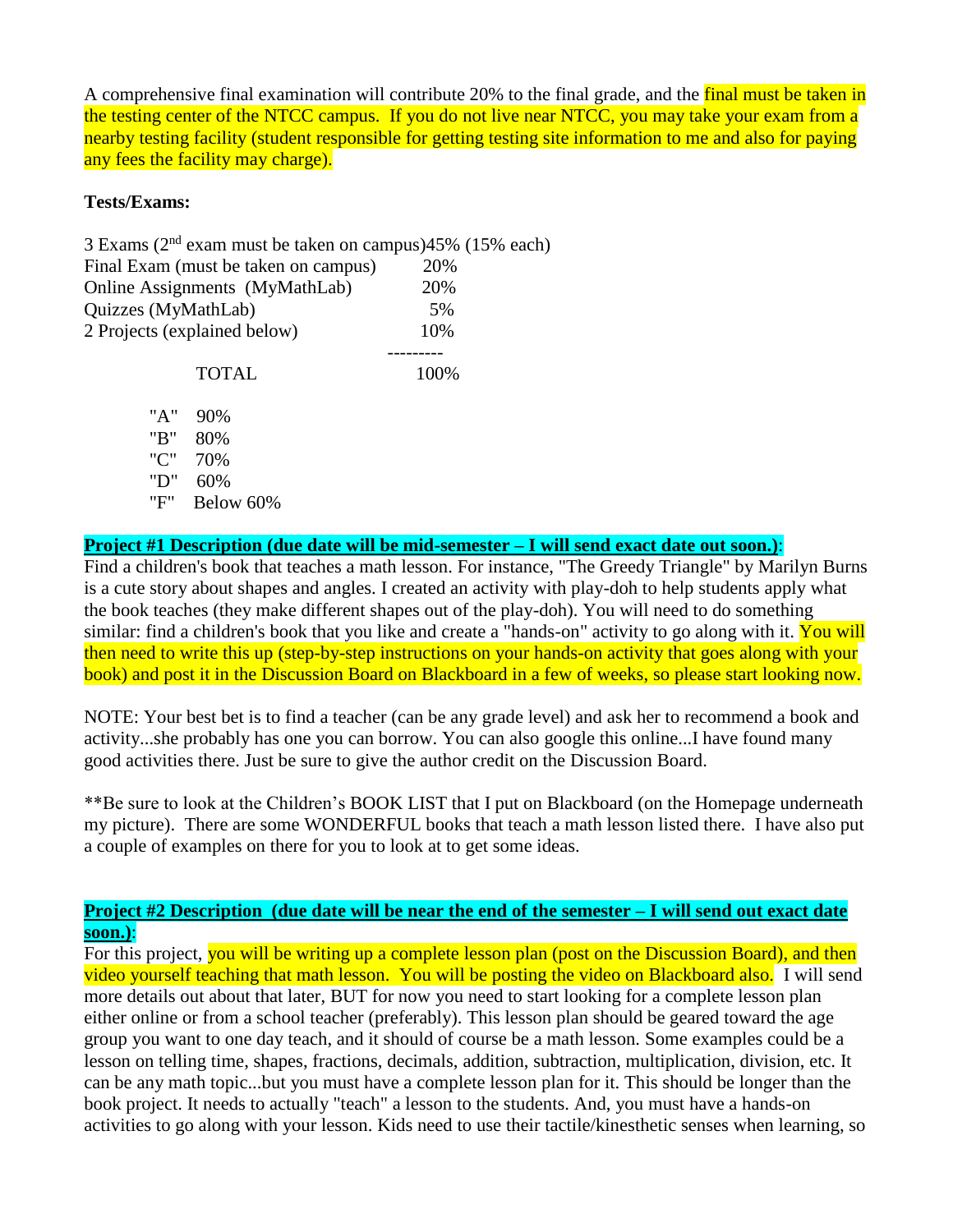please make sure your lesson has something for them to "manipulate" during the lesson. Examples of manipulatives are blocks, shapes, dice, toothpicks, bingo chips, rulers, hands on a clock, paper money, coins, etc. (anything they can touch and learn from) .

You will need to video yourself teaching this lesson (talk to the camera as if you were talking to children  $-$  actually teach the lesson and demonstrate concepts with manipulatives. The video should be  $8 - 10$ minutes in length. Below you will find instructions on how to upload the video on Blackboard.

### **Steps to complete the Project #2 (video) assignment:**

1. Each student should create an account at http://www.youtube.com/.

2. Video the presentation using a webcam or video recorder (using a video recorder will require the student to load the video on their computer).

3. Go to the YouTube account and select UPLOAD VIDEO.

4. Once the video is uploaded from the computer to YouTube, there will be a link that YouTube generates for the video.

5. Copy and paste this link into the Discussion Forum that was created for the assignment in Blackboard.

6. Once it is pasted, all students should be able to click on the link and watch the video.

Before you post your video, please enter the following information for your lesson plan on the Discussion Board in Blackboard:

1) Your name

2) Title of your lesson

3) Objective of your lesson (what it will teach)

4) Materials needed for your lesson (anything you or students will use during the lesson)

5) Procedure of lesson (list these in steps - list how you would go about teaching the lesson); be as detailed as possible here (leave directions good enough for a substitute teacher to know how to teach your lesson)

6) Be sure to list your dependent practice for the lesson - what you will have students do WITH your help or in groups/partners

7) List the independent practice - what students will do ALONE to demonstrate that they've learned the lesson

8) Closure - how will you close (summarize) your lesson with your students

# **Homework, Quizzes, and Exams:**

All problems assigned to each section are located in the Homework tab in MyMathLab. Dates for each section are located in your MyMathLab Calendar.

- 1.1 An Introduction to Problem Solving
- 1.2 Polya's Problem-Solving Principles
- 1.3 More Problem-Solving Strategies
- 1.4 Algebra as a Problem-Solving Strategy
- 1.5 Additional Problem-Solving Strategies
- 1.6 Reasoning Mathematically

QUIZ #1

- 2.1 Sets and Operations on Sets
- 2.2 Sets, Counting, and the Whole Numbers
- 2.3 Addition and Subtraction of Whole Numbers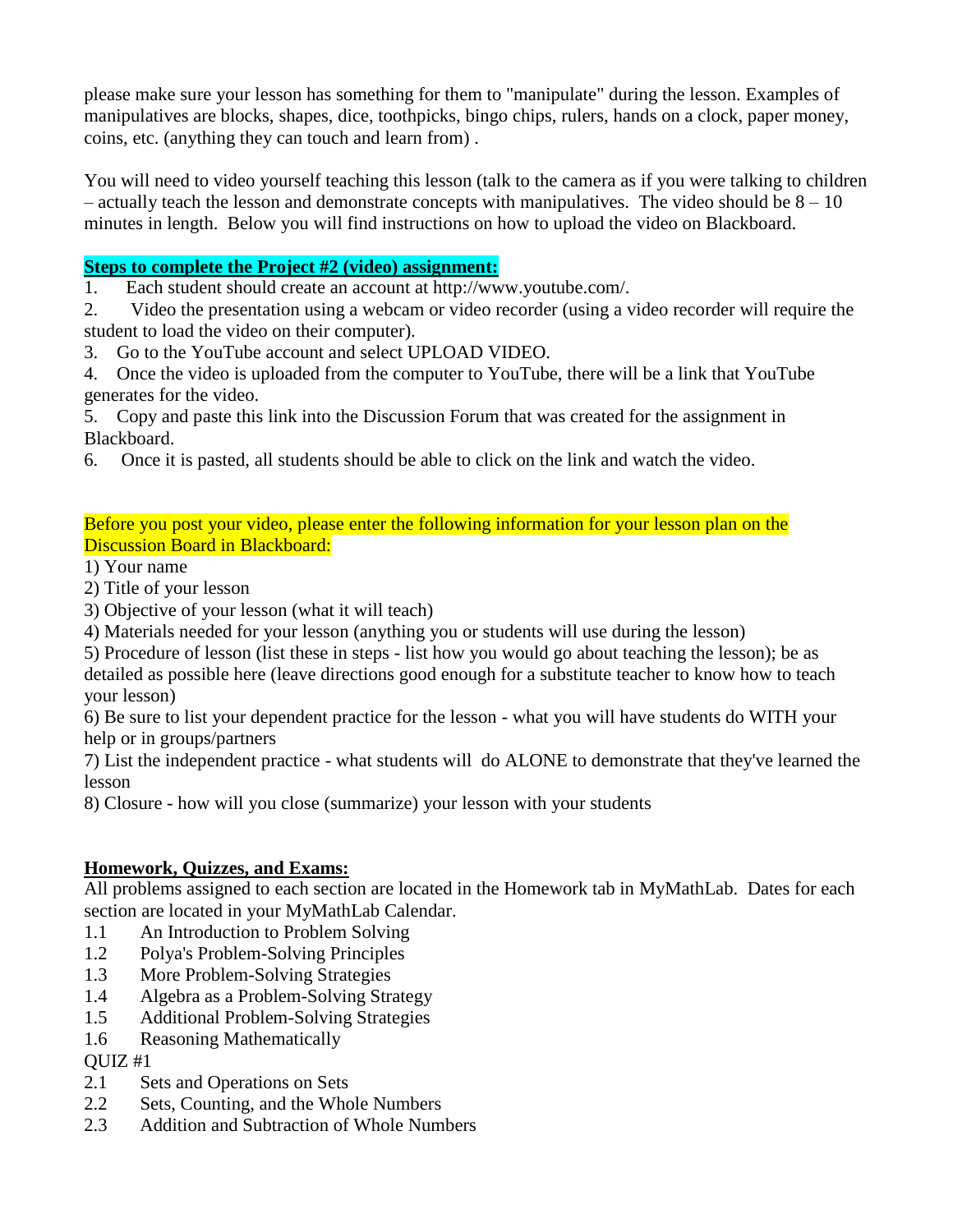2.4 Multiplication and Division of Whole Numbers

QUIZ #2 (Chapter 2 only)

### EXAM 1(Chapters  $1 \& 2 -$  may be taken at home)

- 3.2 Algorithms for Adding and Subtracting Whole Numbers
- 3.3 Algorithms for Multiplication and Division of Whole Numbers
- 3.4 Mental Arithmetic and Estimation

QUIZ #3 (Chapter 3 only)

- 4.1 Divisibility of Natural Numbers
- 4.2 Tests for Divisibility
- 4.3 Greatest Common Divisors and Least Common Multiples

QUIZ #4 (Chapter 4 only)

- EXAM 2 (Chapters 3 & 4) \*\*MUST BE TAKEN IN A TESTING FACILITY(see details above)
- 5.1 Representation of Integers
- 5.2 Addition and Subtraction of Integers
- 5.3 Multiplication and Division of Integers

QUIZ #5 (Chapter 5 only)

- 6.1 The Basic Concepts of Fractions and Rational Numbers
- 6.2 Addition and Subtraction of Fractions
- 6.3 Multiplication and Division of Fractions

QUIZ #6 (Chapter 6 only)

- 7.1 Decimals and Real Numbers
- 7.2 Computations with Decimals
- 7.3 Proportional Reasoning
- 7.4 Percent

QUIZ #7 (Chapter 7 only)

EXAM 3 (Chapters 5, 6,  $& 7 -$  may be taken at home)

COMPREHENSIVE FINAL EXAM (Over all chapters) \*\*MUST BE TAKEN IN TESTING FACILITY (see notes above)

# *Exam Dates & Quiz due dates can be found in the "Start Here" folder in Blackboard, as well as on MyMathLab.*

### **Other Course Requirements**

Students should have a computer that is Internet accessible, and they should have the ability to navigate through a website, use a chat room, post remarks to a discussion board, and email.

### **Student Responsibilities/Expectations:**

Attendance:

Students are expected to check in to the class often on Blackboard and MyMathLab to find the assignments and communications from the instructor. Since this is an online class, students must be self-motivated to keep up with the due dates, turn in assignments ON TIME, and take Exams as scheduled.